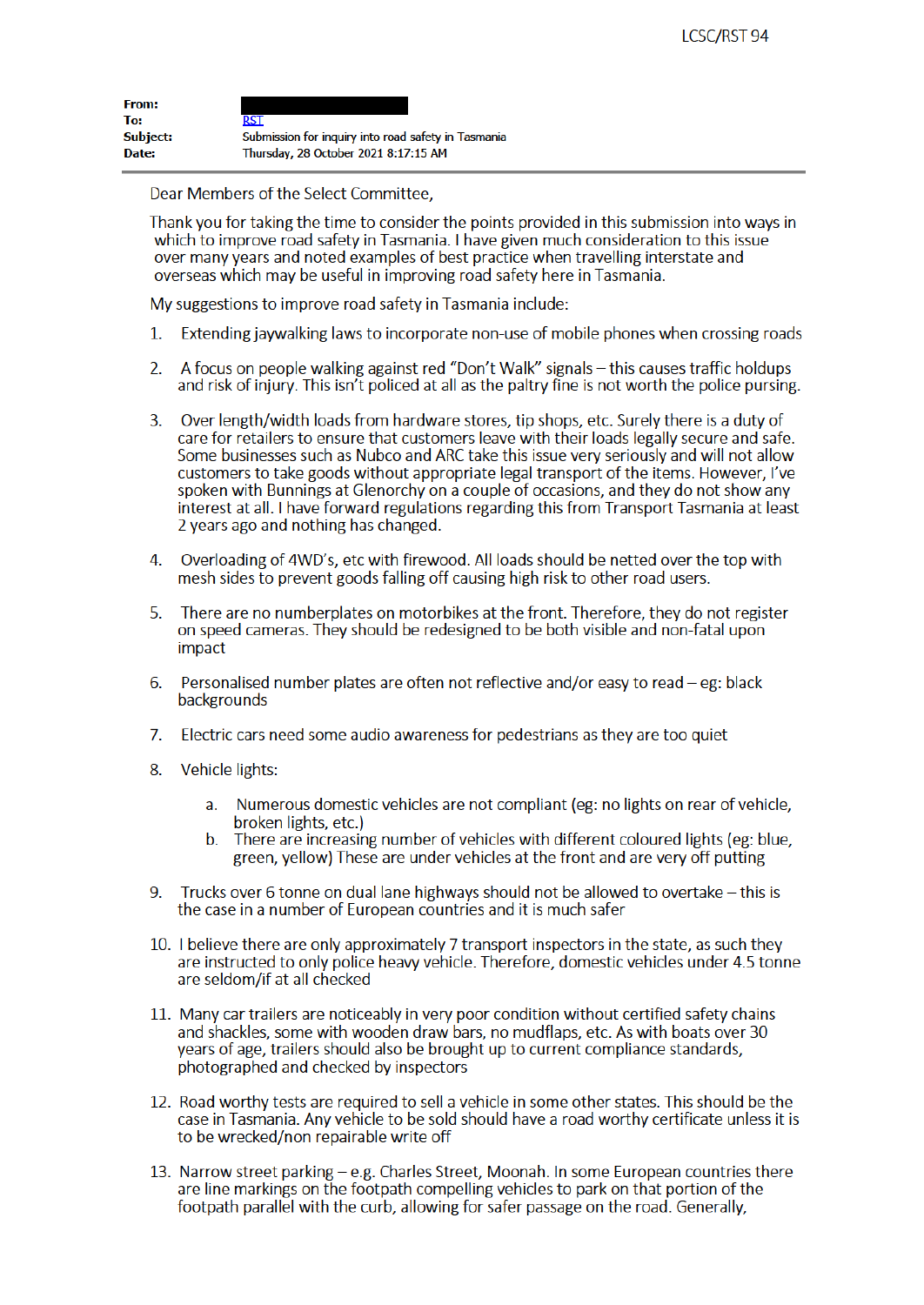footpaths are sufficiently wide enough to allow for this and wheelchairs/ prams/ mobility scooters, etc as well.

- 14. Dark tinted windows. I notice on some vehicles, windows are so dark that it is impossible to tell how many people are in the vehicle
- 15. Chevrons on the highways to assist drivers in maintaining safe distance from vehicles in front. Very effective and cheap
- 16. There are numerous vehicles which speed through intersections which are yellow turning red. The introduction of "zones" a maker in the centre of the lane a certain distance before the lights would ensure that anyone approaching behind the marker must stop. Those past the marker would be permitted to proceed. Marker placement would be based on maximum speed allowable for vehicles.
- 17. Numerous number plates are inconspicuous (up under trays or tail fins) or partly obscured 4x4s and vehicles carrying bikes.
- 18. There are numerous 4x4's covered in mud so that number plates, mirrors, indicators, etc are not visible
- 19. Modified vehicles:
	- a. Rear brake disablers are used for doing burnouts
	- b. Some vehicles have lowered body kits which are far too low and don't meet the 100mm minimum
	- c. Electronically operated muffler diverters straight out exhaust
	- d. Bonnet modifications restricting driver view/visibility
	- e. General muffler/excessive noise

How long / many years since a prosecution or conviction for excessive noise in this state? This also applies to trucks using engine brakes through straight out exhaust.

- 20. Standard times for headlights being turned on and off. E.g. in Eastern States, all cars should be required to turn their lights on say at 6pm during daylight savings (Eastern Summer Time) and they can be turned off after 6am. Similarly, all cars should turn their headlights on say at 4pm and off after 8am during Eastern Standard time. This uniformity would assist in alleviating some of the common practices of cars driving without lights during twilight hours and after dark.
- 21. Following from the above, is there an Australian Standard regarding when headlights should be on during foggy or wet conditions?
- 22. I had a terrifying experience on the Tasman Bridge a while ago when an ambulance right beside me turned on its siren. Whilst these need to audible, they can be alarming and potentially cause accidents for unsuspecting drivers being overtaken, A gradual increase in volume would be much safer
- 23. Light and heavy trucks should have horizontal rails between the front and rear wheels as they do in Europe to help stop pedestrians and cyclists from getting trapped under wheels.
- 24. In regards to Left Hand Drive vehicles in Australia, do they have their head lights converted to suit driving on the left hand side of the road? Without conversion, headlights are directed at oncoming drivers which is dangerous.
- 25. Doctors and medical professionals (eg: optometrists) should be required to take more responsibility to inform the Transport Department of suspected unfit drivers. Whether it is prescription drugs, eyesight, reflexes, general health to be competent to operate a motor vehicle. I know of cases where people are unable to find their vehicle after medical appointments who require the receptionist to find their car as they don't even know the colour of their vehicle. Simulator tests should be used for testing reaction times in the case of people on prescription drugs or with physical disabilities.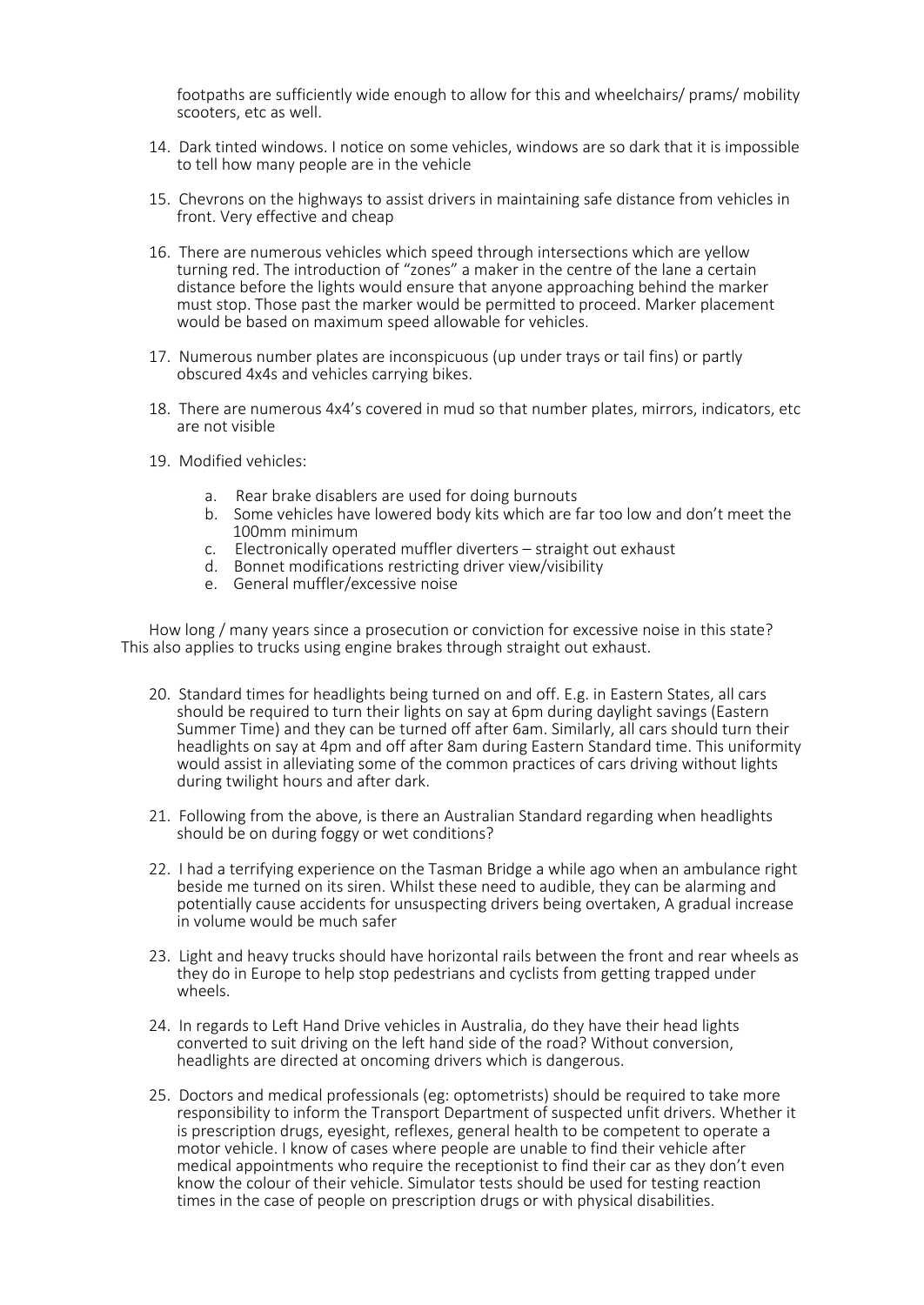- 26. P-platers should only be able to drive unmodified vehicles for at least two years. A number of P-plate signs are purposely obscured or hidden by modifications such as tail fins and dark tinted rear windows.
- 27. Similarly, in regards to P-platers, perhaps all occupants in the vehicle (driver and passengers) should face the fine for any offences undertaken, e.g. speeding, drink driving, etc. This peer responsibility will assist in decreasing instances of illegal activity and ultimately increase safety and hopefully prevent loss of life. There is less chance of young people being passengers with irresponsible drivers.
- 28. Do road rules apply to private property in relation to seat belts, road worthiness of vehicles, alcohol in system, licenses for motor vehicles and quad bikes? If they do not apply, should they?
- 29. Hi visibility safety vests should be in all vehicles for use during breakdowns, etc when on highways. This is the system in some European countries and it assists with visibility and safety. No one is allowed out of the car without wearing a hi-vis vest.
- 30. Similarly, triangles for alerting "hazard ahead" should be in all vehicles for use in the event of a breakdown or accident.
- 31. It is noticeable that quite a few younger cyclists do not wear safety helmets. All cyclists should wear reflective high visibility vests at night. In the interests of safety, cyclists should be wearing Australian Standard reflective vests at all times.
- 32. Should texting and/or using a hand-held mobile phone while driving be a criminal offence under the Traffic Act along the lines of same severity as drink driving. They are known causes for many accidents and fatalities.
- 33. Annual inspections should be undertaken on all vehicles to ensure roadworthiness as per mainland states. This will assist in addressing illegal modifications as well.
- 34. Inspections of indicator lights some faded lenses are very deceiving on sunny days making it hard to get a clear understanding of what the driver intends to do, especially at roundabouts.
- 35. An alternative and potentially fairer system regarding penalty fines, would be that fines for vehicle traffic offences could be related to the value of the vehicle as per the Red Book Dealer's Guide. For example, the driver of a \$1 million Ferrari would be charged 5% the value of the car for offences, whilst the driver of a \$2000 Commodore could be fined 5% of their vehicle value for the same offence. This would be a much more equitable system and more likely to be a deterrent to those who have higher incomes and for whom the fines are a pittance.
- 36. Warden system
	- a. There are many good drivers and citizens who could be called upon to assist the authorities in detecting non-compliance. Through the use of a Warden system, non-compliances could be entered into an online database by the wardens.
	- b. Should a particular registration number be detected numerous times, this could alert authorities that there may be a problem with this vehicle. This removes the onus from the driver/s as being at fault – they may not be aware of their ongoing broken taillights, inability to adhere to speed limits, noise, running of red lights, etc.
	- c. Courtesy contact could be made by authorities asking for the issue/s to be corrected upon first communication. If problems persist the vehicle should be inspected at a government approved facility at cost to the owner. If all is compliant, that is great. If there are ongoing problems with the vehicle, one could only assume the vehicle is faulty beyond repair and as such is deregistered.
- 37. Dash Cam Dobbers Video evidence of dangerous driving practices should be sufficient